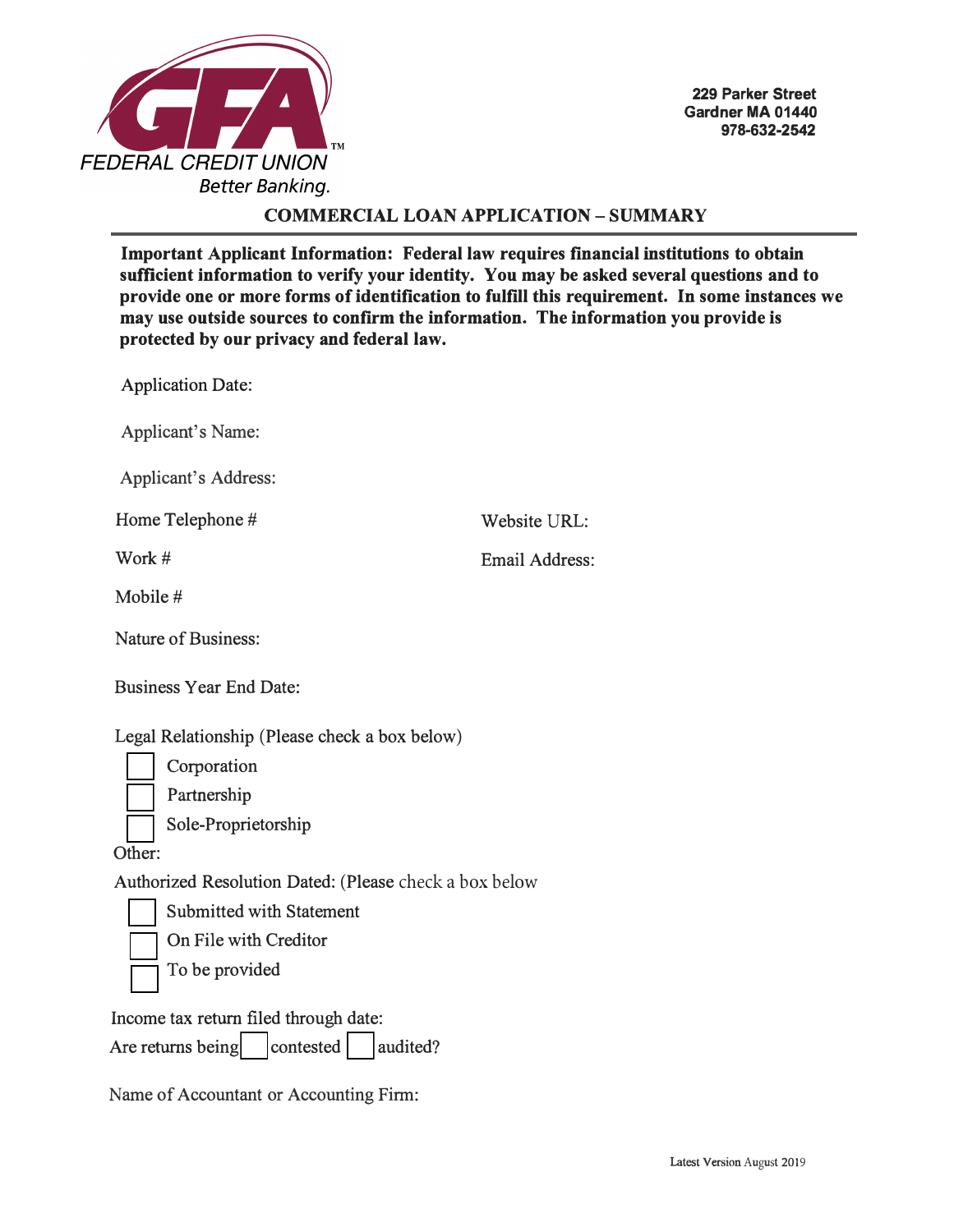Names of individuals authorized to borrow money on behalf of and in the name of the applicant:

| <b>Loan Request:</b>     |           |                |
|--------------------------|-----------|----------------|
| <b>Amount Requested:</b> |           |                |
| Type:<br>Secured         | Unsecured | Line of Credit |
| Term of Loan:            |           |                |
| Purpose of Loan:         |           |                |
|                          |           |                |

### **EQUAL CREDIT OPPORTUNITY NOTICE**

Were your gross revenues  $$1,000,000$  or less in your previous fiscal year?  $\Box$  YES  $\Box$  NO

Ifyou answered "yes" and the Creditor denies your application for credit, you have the right to a written statement of he specific reasons for the denial. To obtain the statement please contact:

Business Loan Department GFA Federal Credit Union 229 Parker Street Gardner MA 01440 978-632-2542

Within 60 days from the date you are notified of Creditor's decision. The Creditor will send you a written statement of reasons for the denial within 30 days of receiving your request for the statement. The notice describes additional protections extended to you.

**NOTICE:** The Federal Equal Credit Opportunity Act prohibits creditors from discriminating against credit applicants on the basis of race, color, religion, national origin, sex, marital status, age (providing the applicant has the capacity to enter into a binding contract), because all or part of the applicant's income derives from any public assistance program; or because the applicant has in good faith exercised any right under the Consumer Credit Protection Act, the federal agency that administers compliance with this law concerning this creditor is:

NCUA 1775 Duke Street Alexandria, VA 22314-3428